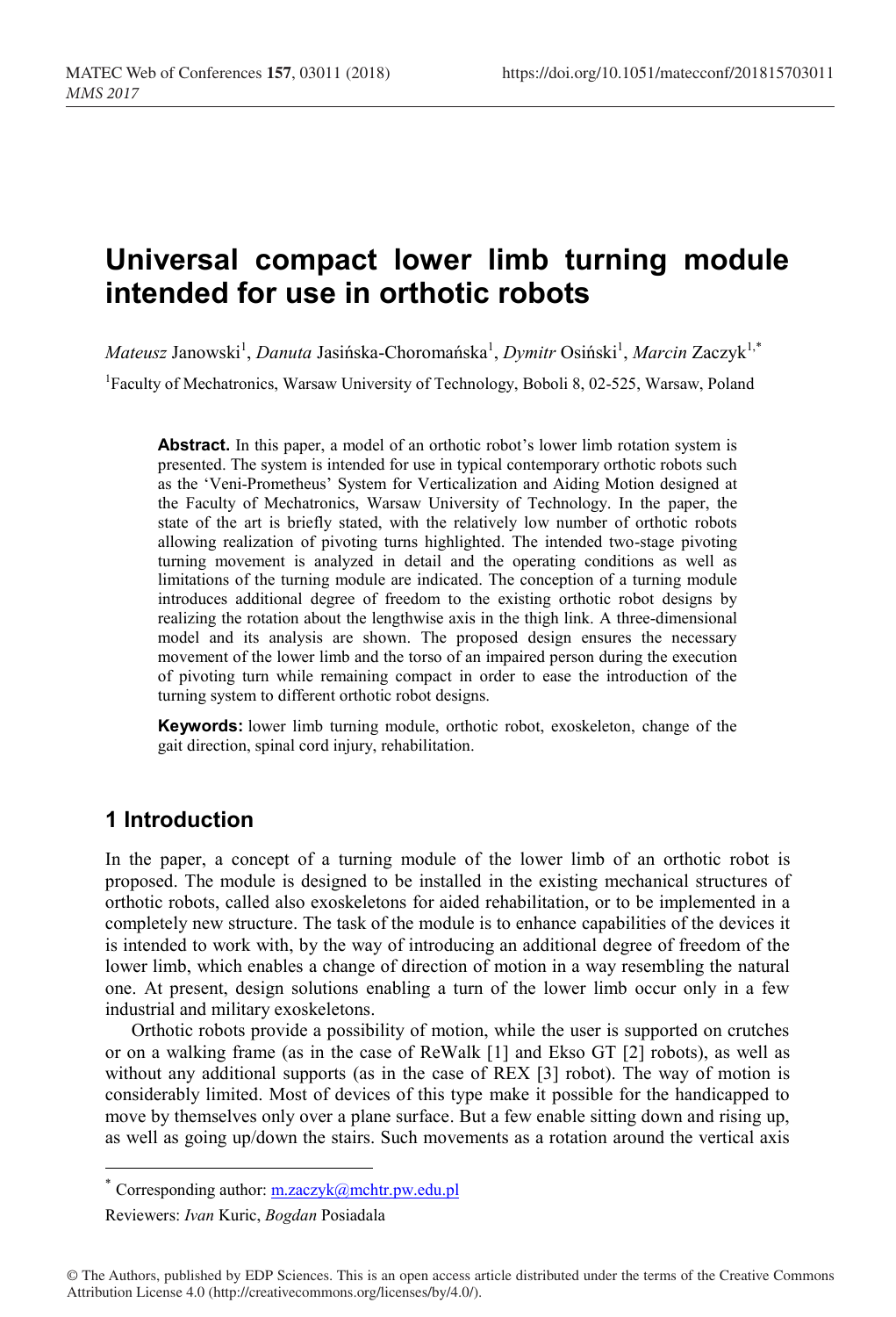or a change of direction of motion in orthotic robots without an additional turning module, are realized by the way of raising a considerable part of the body weight using crutches or a walking frame and performing a turn on the feet of the device.

At the Institute of Micromechanics and Photonics, Faculty of Mechatronics, Warsaw University of Technology, a 'Veni-Prometheus' System for Verticalization and Aiding Motion (Fig. 1) was built, which was designed to restore lost motor abilities for the handicapped as well as to aid rehabilitation of individuals, who were not fully able [4, 5]. The device offers five functions: moving over a plane, sitting down and rising up as well as going up/down the stairs. Electric motors drive movements of flexion and extension of the hip and knee articulations. The movement of dorsal and plantar flexion at the ankle joint is not driven. Works aimed at development of a mechanical structure providing a capability of making turns are currently being carried out [6].



**Fig. 1.** 'Veni-Prometheus' System for Verticalization and Aiding Motion

# **2 Survey of the existing solutions**

Orthotic robot equipped with a turning module is designed for individuals suffering from a serious injury of the spinal cord, such as accident victims with an injury of the lumbar region of the backbone that have completely or partially lost nervous connection between muscles and the brain from the waist down. Usually, they are not able to keep a vertical position using crutches or a walking frame due to an unsatisfactory stability of the lower limbs. A considerable part of such victims is confined to wheelchair. It is not an advantageous solution with regard to functioning of the organism, since it is limited by a sitting or lying position.

Wearable robots aiding movements of muscles, i.e. exoskeletons, which appear in civil industry as well as those created for military purposes, feature degrees of freedom that make it possible to change direction of motion. A common feature of almost all the solutions of this type is a lack of assistance for the degrees of freedom that are responsible for rotations enabling a change of direction of motion. Description of design solutions applied in outstanding exoskeletons (whose degrees of freedom of the lower limbs are not limited to the sagittal plane) are presented blow; these are NASA X1 (Fig. 2) and BLEEX (Fig. 3) exoskeletons.

The NASA X1 exoskeleton was designed for the purposes of dynamometric measurements as well as trainings for astronauts [7]. Because of micro-gravitation conditions in space bases and spacecrafts, muscles and bones of astronauts are subjected to a fast degeneration. At the initial stages, the design was also intended for individuals suffering from an injury of the spinal cord. Thus, forces resulting from the gravitation of the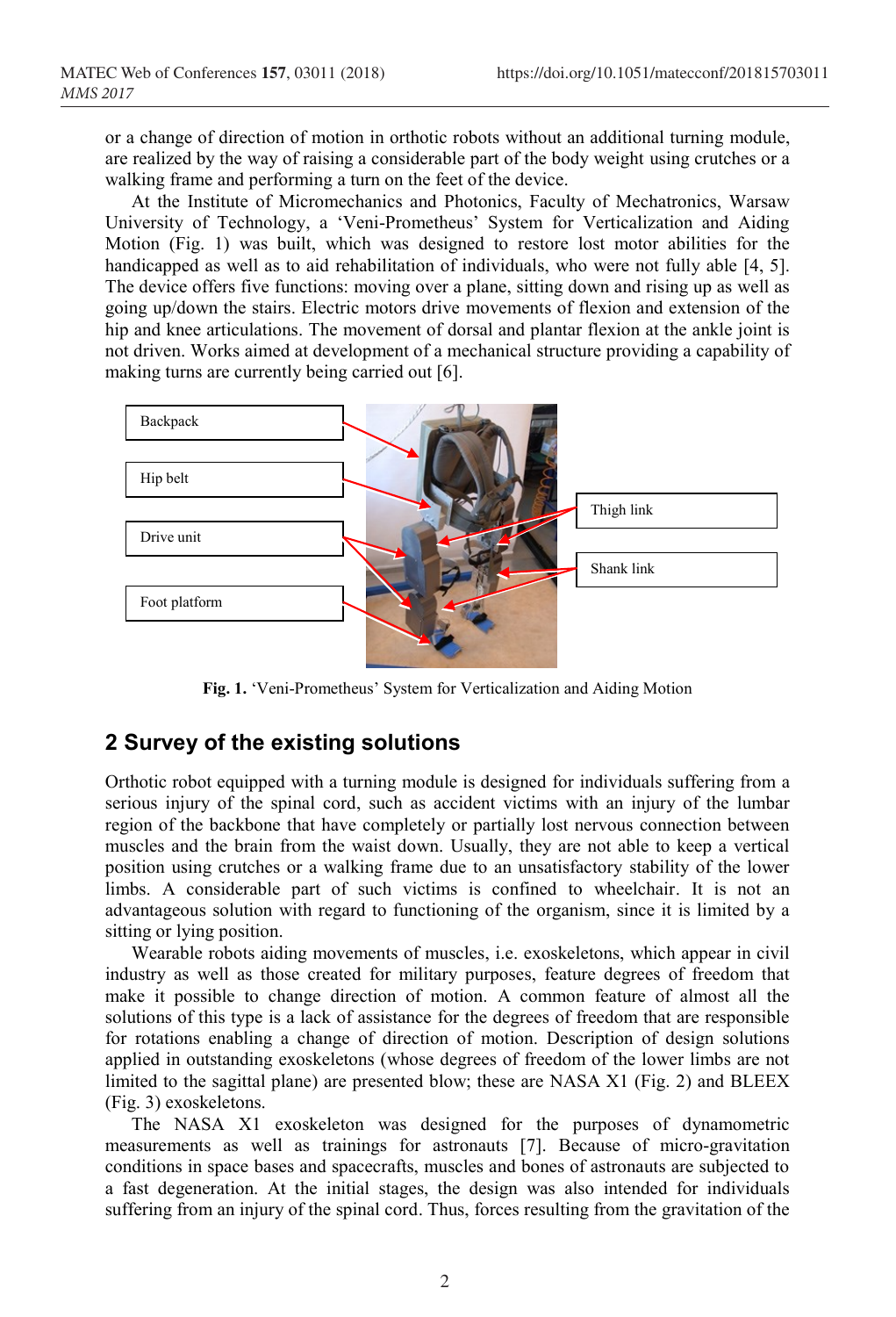user's mass are transmitted through the frame of the exoskeleton to the ground. The assisted degrees of freedom are flexion and extension at the knee as well as flexion and extension of the thigh. The exoskeleton enables a turn of the leg, devoid of its drive, at the hip owing to application of a hinge located between the hip frame and the thigh section of the exoskeleton (Fig. 2).



**Fig. 2.** NASA X1 and its turning module [7, 8]

Another example is BLEEX exoskeleton, which was designed to help carry large masses that are secured in the backpack fixed to the frame of the device [9]. Forces resulting from the gravitation of the backpack mass are almost completely transmitted by the frame of the exoskeleton, in order to reduce fatigue of the user owing to smaller loading of his joints and muscles. The assisted movements are flexion and extension at hip joints, knee joints and ankle joints as well as adduction and abduction at hip joints. It is also possible to perform movements of metatarsus flexion and hip rotation, however the movements are not powered. The movement of rotation about the vertical axis is possible both at the articulations located above the thigh connectors as well as at the middle articulation connecting both halves of the hip belt, what made it possible for the authors of the design to compare gaits performed using one of the two options (Fig. 3).



**Fig. 3.** Hip belt of BLEEX exoskeleton [9]

Both in the NASA X1 as well as in the BLEEX exoskeleton, rotation of the lower limb is possible owing to application of hinges enabling a motion within a transverse plane. In both designs, the rotation axis is shifted out of the outline of the human body. That results in linear displacements between the exoskeleton connector and the leg of the user while a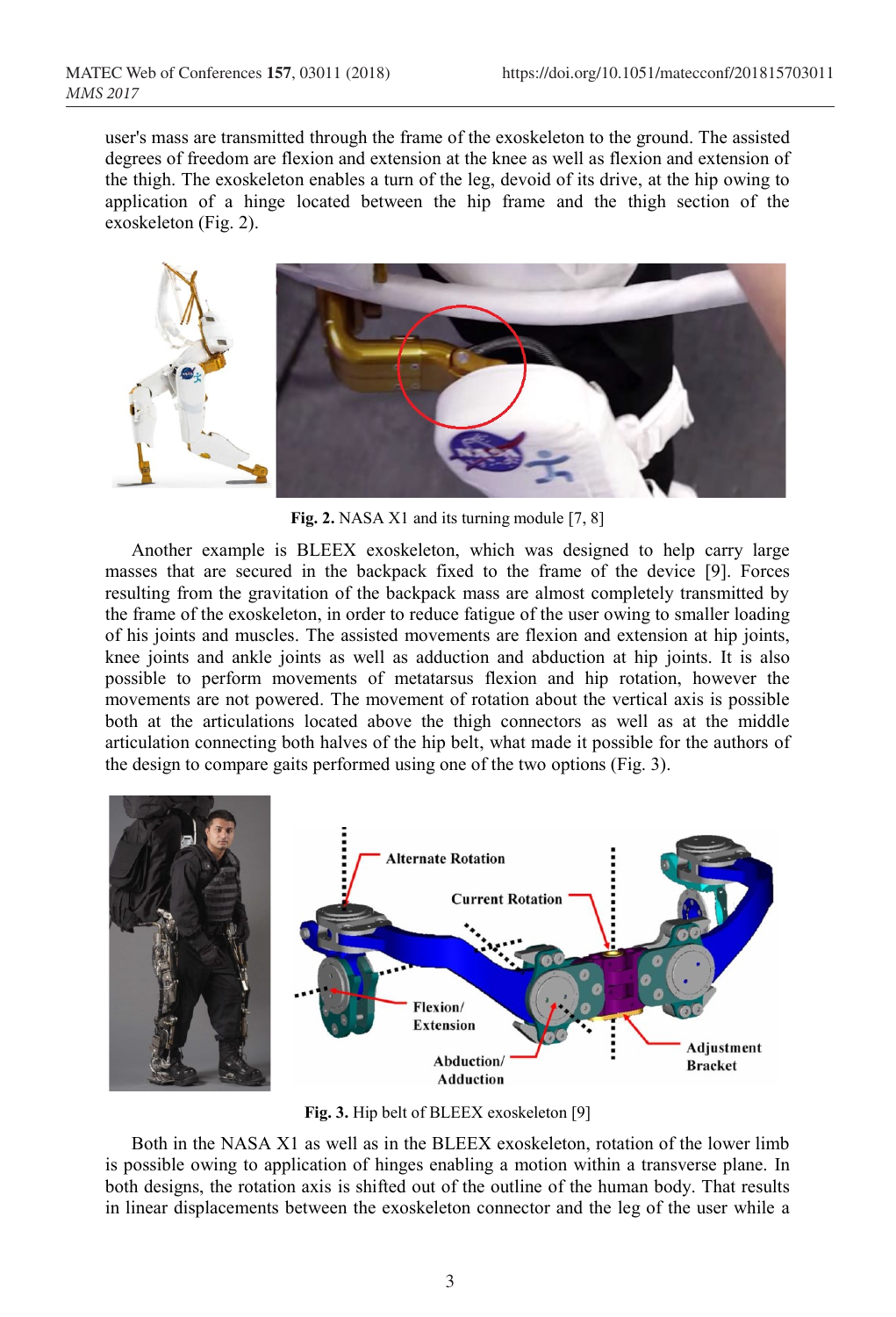rotation is performed, and the articulations connected with rotation of the lower limb within a transverse plane are devoid of a drive, what in turn results in the necessity of the user to be able to perform appropriate movements in order to initiate the turning by himself.

# **3 Conception of the lower limb turning system in the orthotic robot**

In order to improve the way of locomotion provided by the existing orthotic devices that aid motion of the handicapped, one may apply an additional system making it possible to introduce a driven degree of freedom of the lower limbs, which in fact enables a turn of the lower limb at the hip with respect to the vertical axis, i.e. a hip rotation in order to ensure a possibility of changing direction of motion, i.e. turning.

It seems that the most advantageous solution to be implemented in the existing robots is a separate module of additional degree of freedom, making it possible to change direction of motion by the way of introducing a driven hip rotation. Such solution is aimed at an easy adaptation and assembly of the device in the existing orthotic robots without a necessity of introducing considerable changes of the mechanical structure.



**Fig. 4.** Practical realization of the foot turning module in the Veni-Prometheus orthotic robot with close-up view of the applied turning module of the lower limb

While designing the turning module, one chose a solution of turning the lower limb, which consists in rotation about an axis that is parallel to the thigh within a transverse plane. It was decided to accept such solution also due to a possibility of obtaining smaller overall dimensions and masses as compared to other solutions.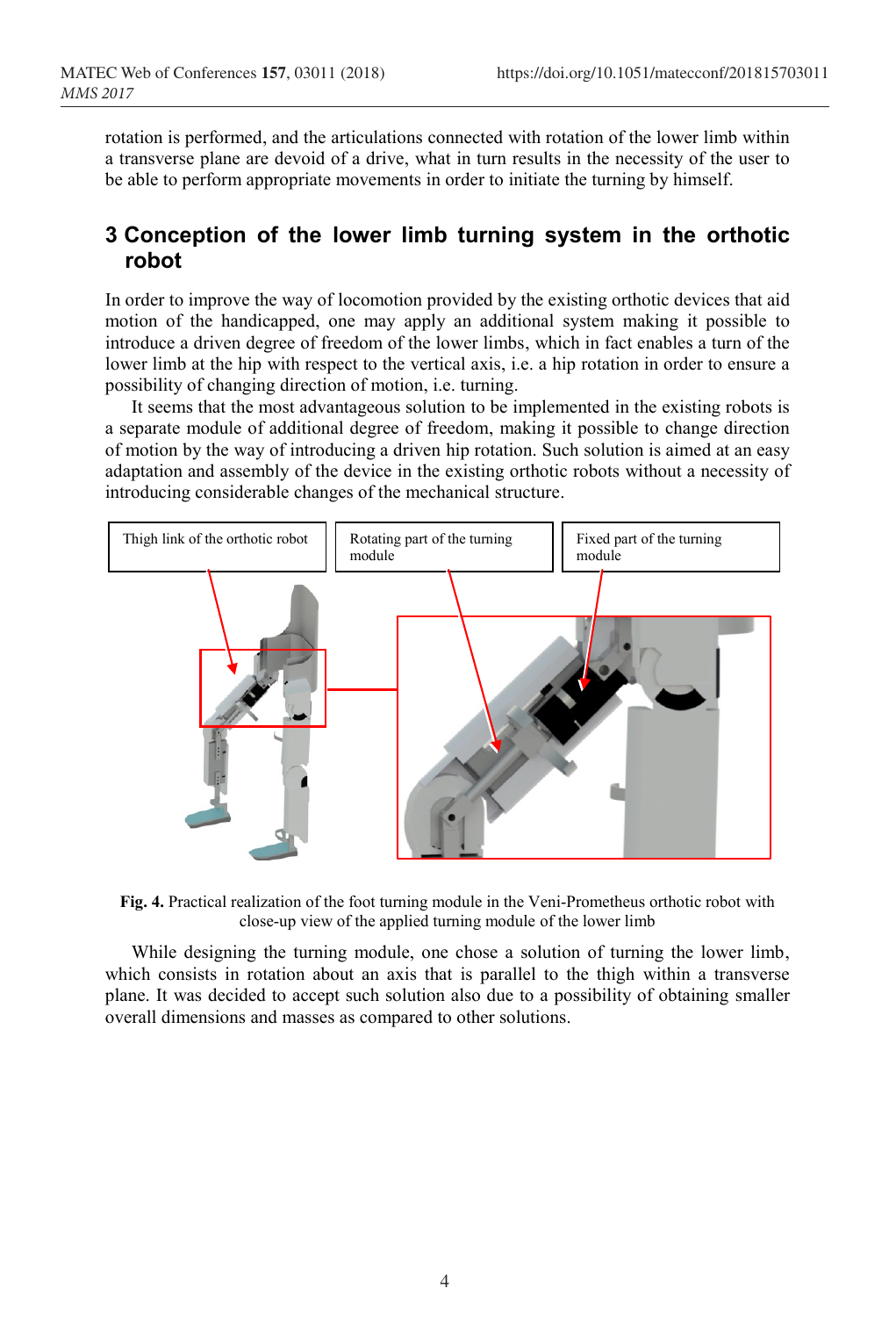# **4 Results**

#### **4.1 Methodology for determination of the operating conditions for a hip rotation system**

The analysis covered two basic cases of loads during operation of the considered foot turning module. It was assumed that a turn of the lower limb will be realized in four stages. At the first stage, one of the lower limbs will be raised by the way of a flexion at the hip and the knee, thus it will turn outwards. At the second stage, a turn of the trunk will take place in such a way that the body, except for the leg resting upon the ground, is directed toward direction of the turn. At the third stage, the raised leg will be lowered to the ground, and at the fourth stage the leg that has been resting on the ground so far, will be raised, turned and set next to the second one.

For such scheme, one can distinguish two main cases of loads of the turning mechanism, i.e. when:

- the limb, upon which the turn is realized, is the main point of support of the exoskeleton,
- the limb is turned at the moment of being raised above the ground to a height of 50 mm, thus ensuring a collisionless turn of the foot.

The first indicated case assumes a rotation of the trunk with respect to the motionless lower limb supported on the ground. User of the orthotic robot makes use of crutches or a walking frame in order to have a support, what results in the fact that he has an additional support and can perform a rotation of the trunk using the upper groups of the muscles. Owing to such approach, the motion can be more fluent and predictable for the user, since he controls it himself, what may result in a better balance. That makes it also possible to use a smaller drive since there is no need to force and brake a motion of almost the whole body; only the lower limb is to be driven, in the second case.

The second case assumes a rotation of the lower limb, when it is raised by an appropriately small angle at the hip. It was assumed that before rotation of the limb, the shank will be positioned orthogonally with respect to the ground. Additionally, the feet of the device are always parallel to the shank, what results from the design of typical orthotic robots.

In order to calculate value of the forces and the torques occurring in the above cases, the following main assumptions were accepted:

- maximal permissible mass of the user is  $110$  kg,
- user's height is  $1.8 \text{ m}$ ,
- Veni-Prometheus is considered as the exoskeleton the turning module is mounted to and has mass of 20 kg,
- the lower limb of the exoskeleton/orthotic robot has mass of 5 kg,
- turning module of the lower limb is fixed to one of the lower limbs and has mass of 1.5 kg,
- turning module of the lower limb is not rotated with the limb, onto which it is attached,
- time of rotating the limb while it is lifted above the ground is  $0.5$  s.

The considered case concerns loads of the drive while rotating a lifted lower limb, since such situation defines requirements related to the operation of the mechanism the best way. It is a conservative assumption, as it is the case with the largest loads in the turning mechanism.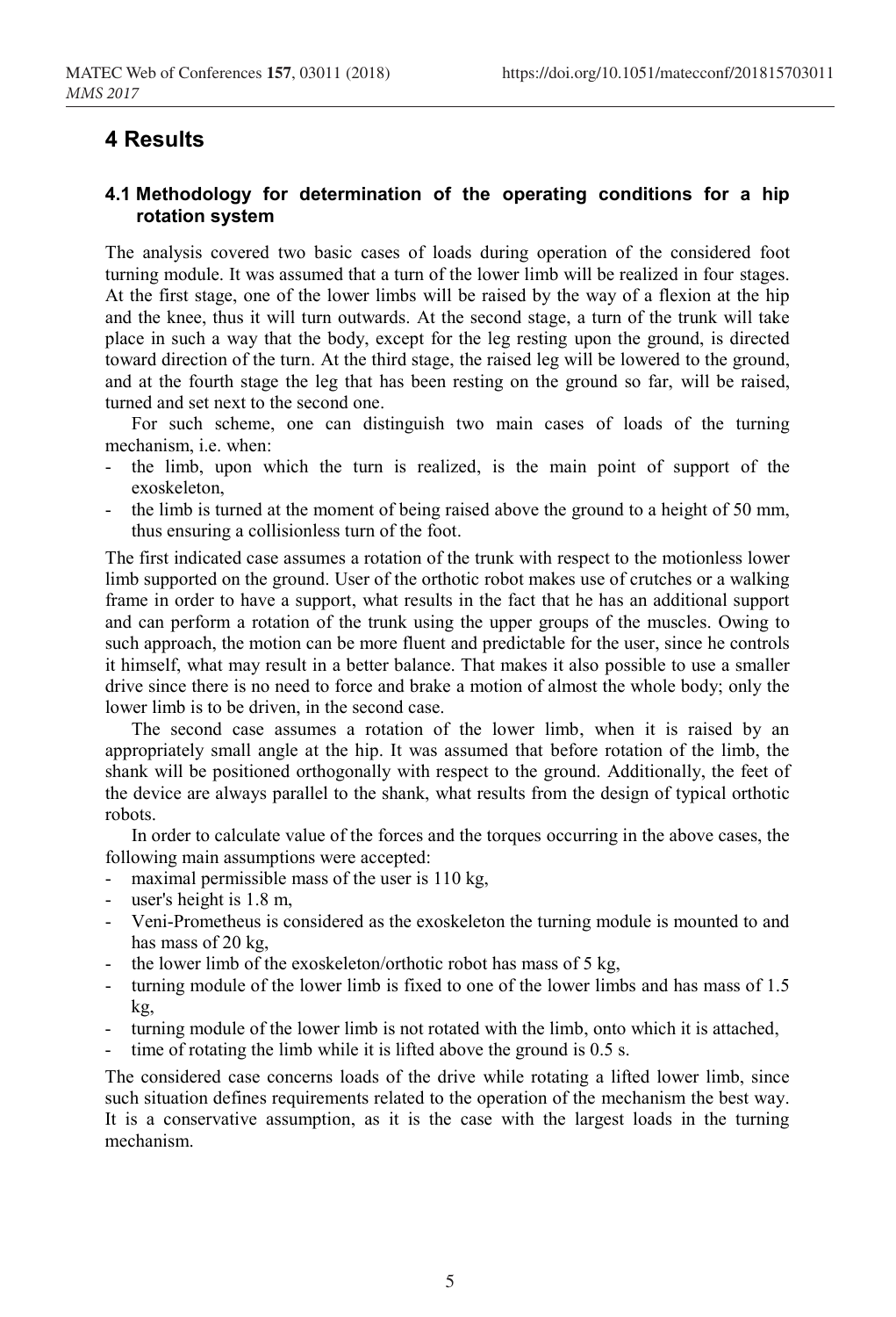#### **4.2 Computation of the mechanism's load**

#### *4.2.1 Rotation of lifted lower limb*

The first issue taken into consideration was to define the angle by which the lower limb will be lifted with respect to the trunk. In Fig. 6, this angle is denoted as  $\alpha$ . The other denotations mean:

 $L$  – length of thigh/shin together with the foot,

 $R$  – distance between the foot and the rotation axis of the lower limb,

 $dx$  – distance between the sole and the ground,

 $\alpha$  - angle at which the thigh is lifted with respect to the trunk.

It was assumed that the minimal distance dx should be 50 mm in order to ensure that rotation of the limb will not result in a collision, and thus the angle at which the thigh was lifted was evaluated at 26°.



**Fig. 5.** Geometry of the computed arrangement

#### *4.2.2 Consideration related to mass moments of inertia*

The rotation axis of the lower limb is an axis parallel to the long thigh part of the lower limb. During a motion, the shin is inclined by an angle  $\alpha=26^{\circ}$  with respect to the rotation axis. In order to determine the mass moment of inertia of the limb while rotated around the considered axis, the following were taken into account:

- displacement between the mechanism (thigh connector) and the user's body is 150 mm,
- simplification that the user's body density is homogeneous,
- mass moments of inertia of the user's body resulting from its model,
- mass moments of inertia of the mechanism,
- increase of inertia due to shift of the axis, calculated according to the parallel axis theorem.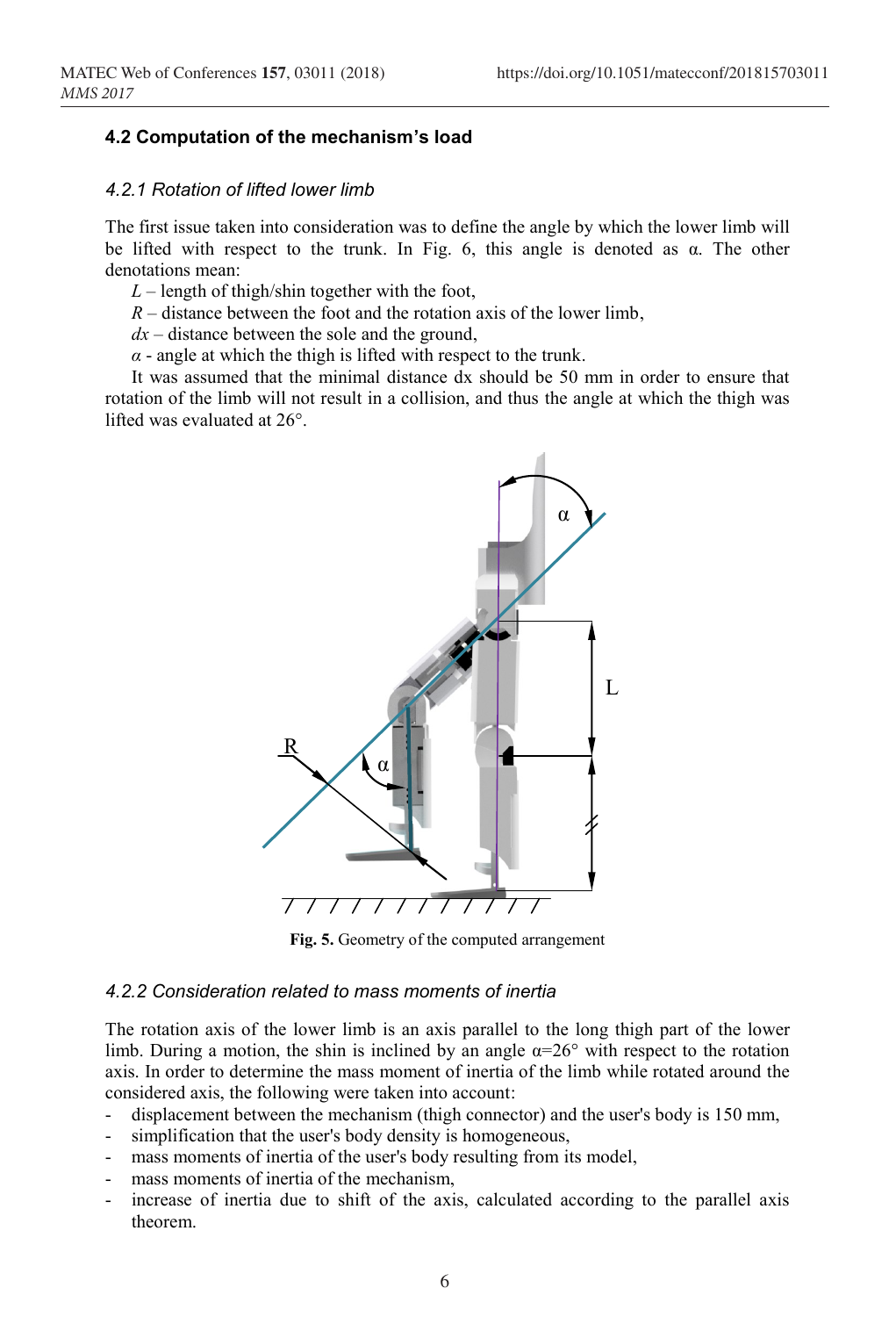While computing the mass moment of inertia, a parametric model of the human body made in the MSC Adams software was employed [10]. The computations were executed for a possibly disadvantageous case of loads, when the user of the device is of the maximal weight and height. Size and mass of the turning module were over-evaluated in order to take into account additional resistance to motion, which results among other things from movements of the human body or a necessity of overcoming frictional resistance at the joints and articulations of the device.

#### *4.2.3 Calculation of angular acceleration and maximal rotational speed*

The assumed time of performing rotation of the limb at the hip is 0.3 s (shorter than the accepted requirement), and the angular way of that motion is 30°. Because of a relatively small range of operation it has been assumed that the speed profile of the considered motion is triangular, what means that within the first half of the angular way a constant acceleration is developed, whereas a constant deceleration within the second half. Thus, the angular acceleration was obtained, accepting the maximal time of motion and the required angular range of the rotation.

The considered case is related to loads of the drive while rotating a lifted lower limb, being the most representative with regard to the requirements connected with operation of the mechanism, since at the assumed way of performing a turn the biggest loads of the turning module occur.

#### *4.2.4 Resultant maximal torque*

Knowing the maximal computed values of the mass moment of inertia as well as the angular acceleration, it was possible to determine a maximal value of the torque resulting from accelerating the inert mass of the lower limb. The value was calculated on the basis of the mass moment of inertia of the member as well as a constant angular acceleration of the motion. The final value was increased by ca. 10%, taking into account a resistance to motion that has been neglected so far. Thus, the ultimate value was evaluated at 3.5 Nm.

#### *4.2.5 Required characteristics of the drive*

To drive the device, it was assumed that a drive unit will be used, which meets the following requirements:

- overall dimensions no larger than 150 x 100 x 100 mm,
- supply voltage up to DC 24 V,
- constant output torque of the drive unit exceeding 3.5 Nm,
- rotational speed of 20 rpm  $(2.1 \text{ rad/s})$  to be developed within 0.25 s.

The requirements were specified on the basis of a survey of typical commercial electric DC micro-drives available.

A minimal power of the electric drive at the output drive was determined, taking into account the maximal required torque as well as the maximal rotational speed to be developed.

The computed value is only a part of the power output of the motor, and the power of the motor driving the mechanism should be higher both due to its efficiency as well as additional resistance to motion, which was not taken into account in the above considerations, such as friction between the mechanical members and resistance of a frictional character resulting from a necessity of setting in motion body parts of the user. Finally, it was assumed that the power output of the motor should be no lower than 20 W,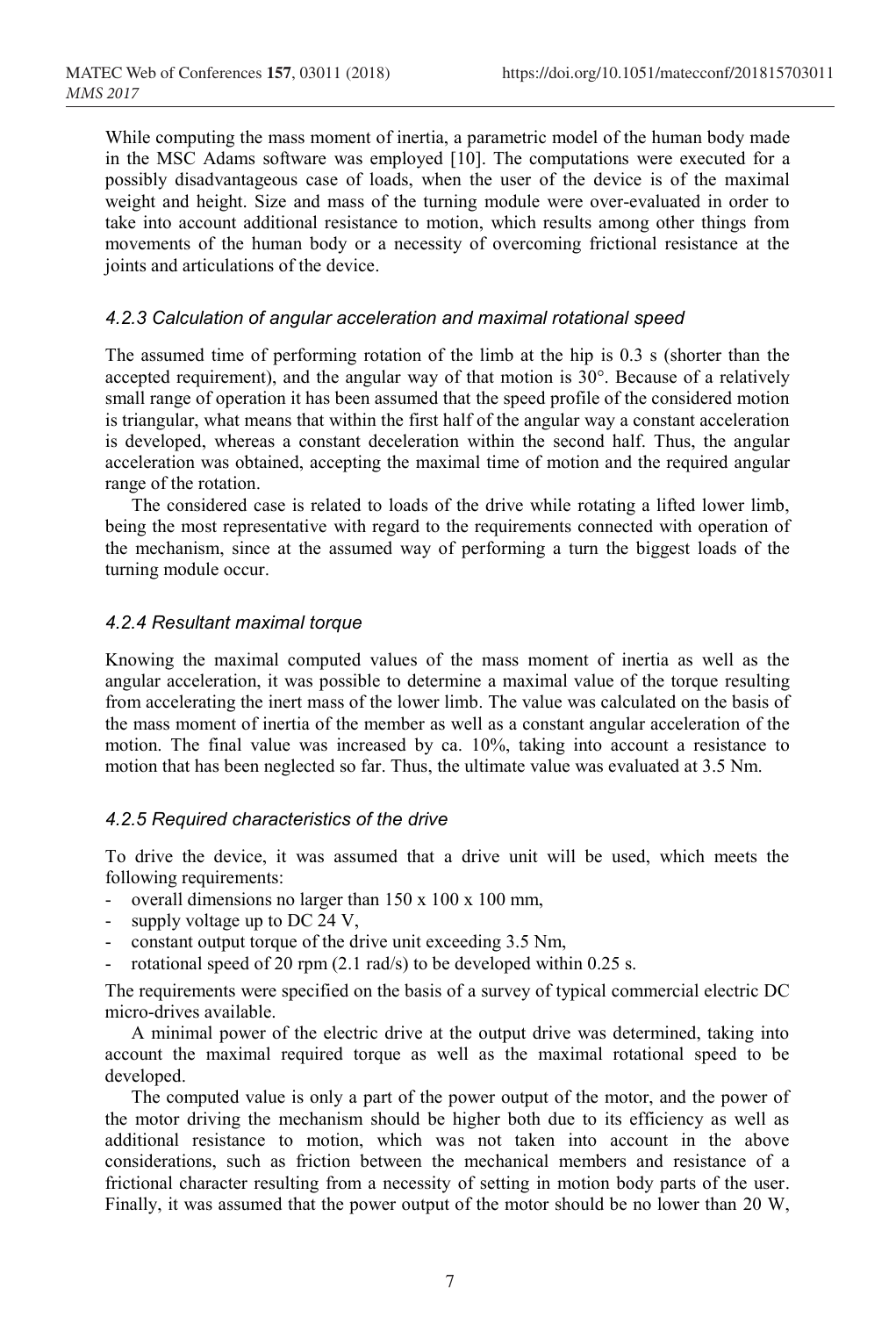what is approximately 3-times higher than the value computed above. Such a big difference results also from the fact that it is advantageous to use such part of the operational characteristic of the motor, where it features high efficiency, i.e. between 15% and 50% of the stall torque.

Brushed DC motors were surveyed. Due to typical characteristics of drives, the following were assumed:

- the motor works with a gear featuring reduction ratio over 100:1 and efficiency of at least  $\eta = 70\%$ ,
- the required constant torque of the motor is approximately of 50 mNm,

while formulating the requirements, typical DC electric drives and reduction gears were considered. The required values calculated above pertain to the torque and the speed of the output shaft of the turning module, i.e. the element that drives directly rotation of the limb.

#### *4.2.6 Check of the output rotational speed*

Because of the required a torque having a large value at a low rotational speed it was decided to use an electric motor coupled with a reduction gearhead. The maximal speed at the output of the motoreducer should be no lower than the assumed 20 RPM. Knowing typical designs of drives that meet the specified requirements, a turning module of the feet was designed; it is presented in Fig. 6. Electric motor is coupled with a reducer transmits the drive to a rotary member coupled with an encoder by means of a belt transmission. Assembly of the unit (without the casing) is also presented in Fig. 6.



**Fig. 6.** Perspective and partially exploded view of the designed drive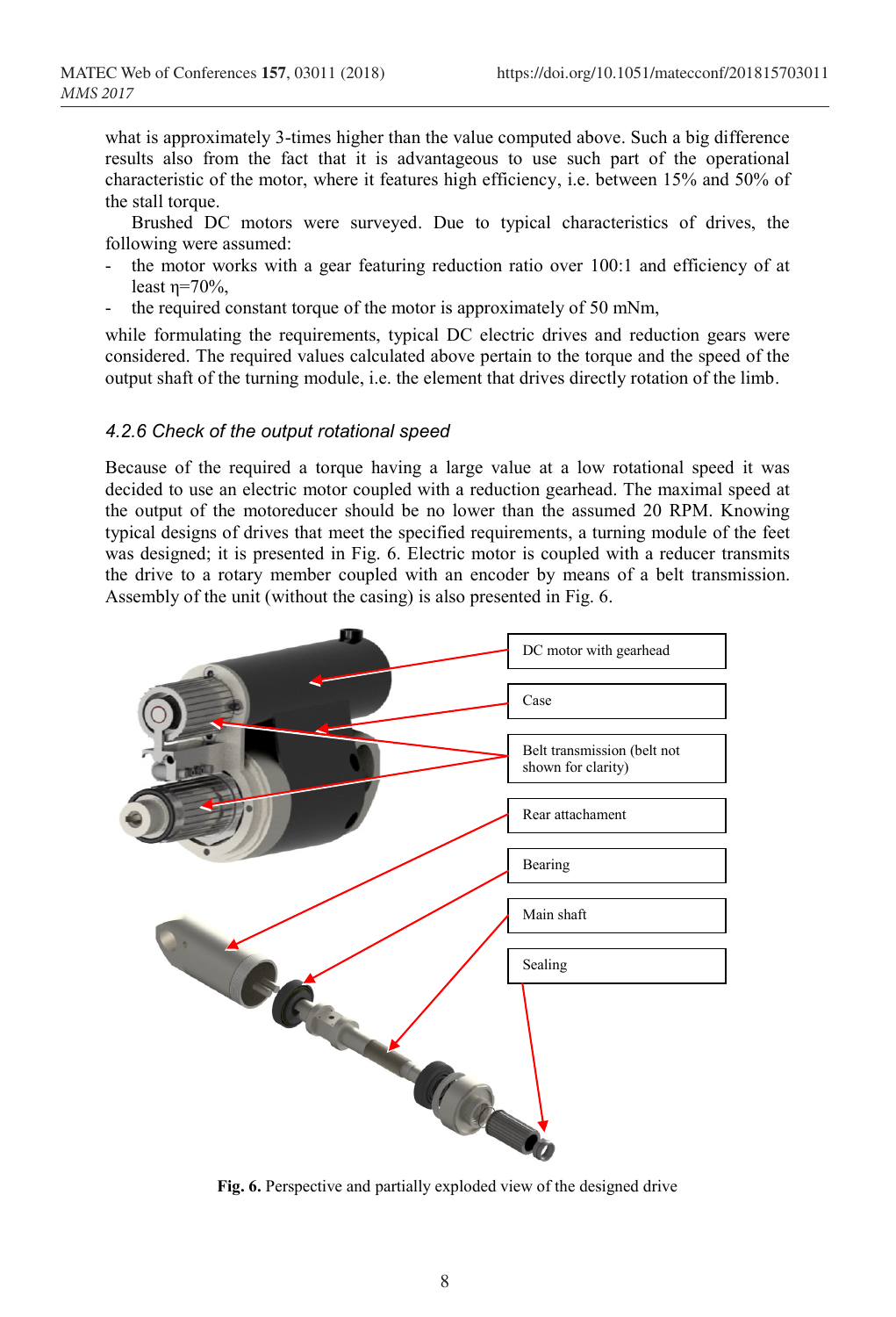## **5 Discussion**

The orthotic robot taken into consideration for operating with the presented module of foot turning is the 'Veni-Prometheus' System for Verticalization and Aiding Motion. Thanks to choosing the concept of the turning module that is a separate unit attached to the frame of the exoskeleton, providing additional driven degree of freedom of the lower limb, it is also possible to adapt the turning module for other orthotic robots.

The presented concept of the device is meant to enhance turning capabilities of orthotic robots for rehabilitation purposes as well as aiding motion of individuals suffering from a spinal cord injury. The way of performing movements while changing direction of motion is strictly defined. All the available degrees of freedom, which are featured by the orthotic robot working together with the additional module, are actuated, what makes it possible to ensure a motion range which is explicitly defined and is safe for the user. It is aimed at protection against a possible injury – pulling one's tendons or muscle attachments, performing movements that are not anatomical, or performing undesired movements of the articulations, which would not be driven otherwise.

Locating the turning module in the hip connector, which overlaps the exoskeleton's axis of the rotation movement, results however in some linear displacements during a rotation, since a human limb rotates around an axis that runs through the head of the thigh bone. Such displacement results in an increase of the load of the mechanism, both due to introduction of undesired displacements as well as an increase of the mass moments of inertia (according to the parallel axis theorem), which load the limb. However, in the case of such arrangement the mass moments of inertia connected with the exoskeleton are smaller, since the motion takes place just around its axis.

### **Conclusions**

Among the currently used design solutions of orthotic robots, a turn of the lower limb in the hip was initially considered - just as in the case of NASA X1 and BLEEX exoskeletons. It was noticed that a turn of the leg may be realized along the thigh axis within a safe range of rotation of 30°. It was verified if the new device would realize a turn of the whole limb at any position with respect to the whole robot, and it was accepted that at the assumed parameters of motion, there always took place a correct turn of the lower limb.

Computations related to the drive for the new design solution were executed on the basis of the obtained results, and it was stated that the output power generated by the motor may be over three times lower as compared with the solution employing a turn in the hip. This results in lower mass and overall dimensions of the whole device, as well as lower consumption of electric energy while activating a turn of the lower limb.

# **References**

- 1. A. Esquenazi, M. Talaty, A. Packel, M. Asulino, *The ReWalk Powered Exoskeleton to Restore Ambulatory Function to Individuals with Thoracic-Level Motor-Complete Spinal Cord Injury*. Am. J. Phys. Med. Rehabil. **91**, 911-921 (2012)
- 2. T. Swift, *Control and Trajectory Generation of a Wearable Mobility Exoskeleton for Spinal Cord Injury Patients*. PHD Thesis, University of California, Berkeley (2011)
- 3. R. Irving, R. Little*, Mobility aid*. European Patent, EP 2231096 (2013)
- 4. D. Jasińska-Choromańska, K. Szykiedans, J. Wierciak, D. Kołodziej, M. Zaczyk, K. Bagiński, M. Bojarski, B. Kabziński, *Mechatronic system for verticalization and*